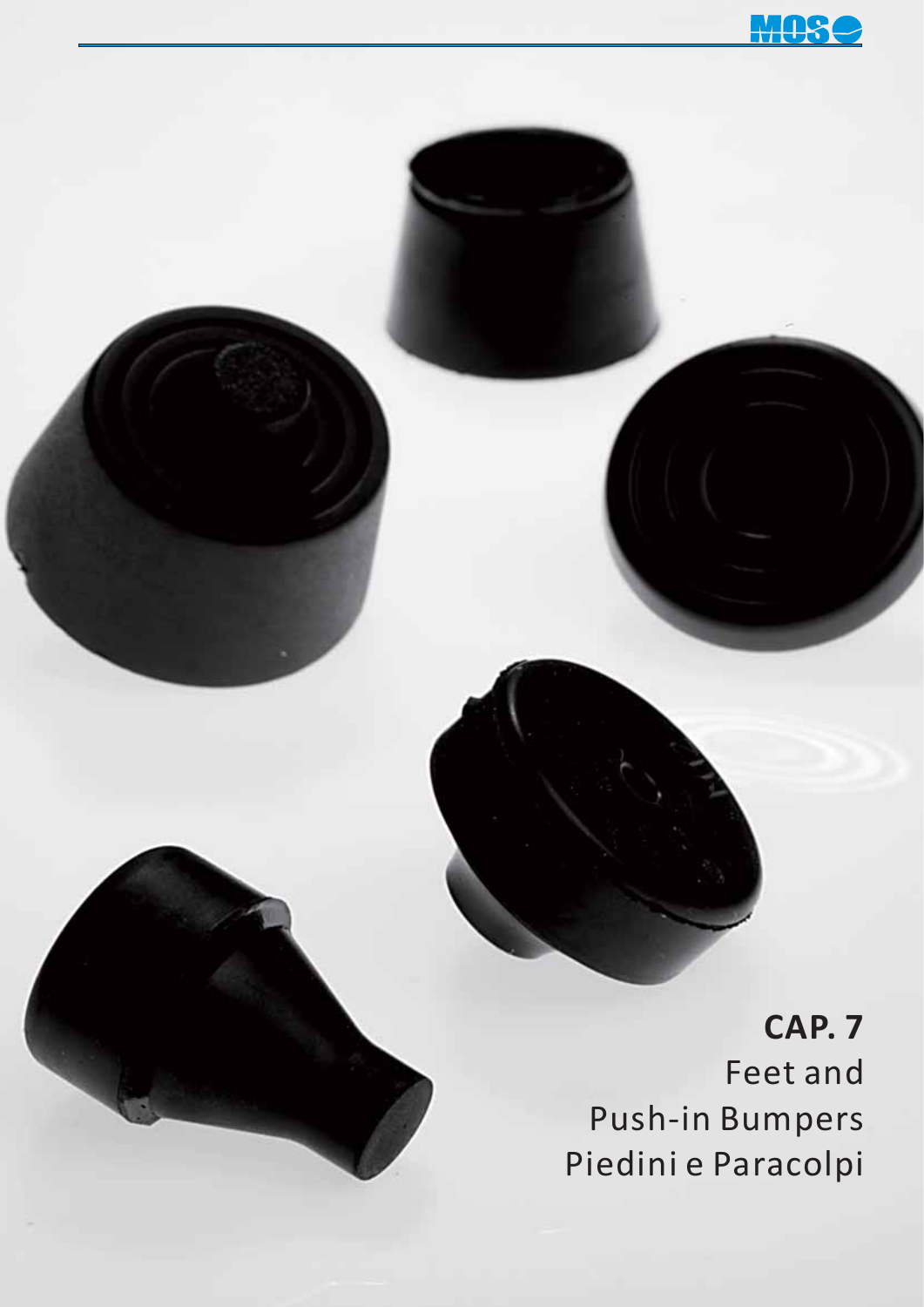

| $\blacklozenge$ MATERIAL:PVC<br>$\blacklozenge$ COLOR: BLACK<br>$\triangle$ UNIT:mm | <b>PART NO</b><br>MOS30000 | D<br>5.0 | d<br>3.0 | н<br>4.0 | 8.0 | <b>PACKAGE</b><br>1000 |
|-------------------------------------------------------------------------------------|----------------------------|----------|----------|----------|-----|------------------------|
|                                                                                     |                            |          |          |          |     |                        |





**◆** MATERIAL:PVC

D



 $H$ 

# PLASTIC FOOT



- **◆** MATERIAL:PVC
- **◆** COLOR:BLACK **◆** UNIT:**㎜**

| MOS30020 | 10.0 | 8.0 | 3.0 | .2.0 |  |
|----------|------|-----|-----|------|--|

PART NO | D | d | H | L | t | PACKAGE MOS30010 6.0 3.0 2.5 8.5 1 1000

t





- **◆** MATERIAL:PVC
- **◆** COLOR:BLACK **◆** UNIT:**㎜**



| PART NO  | D    | d   | Н   |     | <b>PACKAGE</b> |
|----------|------|-----|-----|-----|----------------|
| MOS30040 | 8.0  | 6.0 | 2.0 | 6   |                |
| MOS30041 | 8.0  | 6.0 | 2.0 | 8   |                |
| MOS30042 | 8.0  | 6.0 | 2.0 | 10  |                |
| MOS30043 | 8.0  | 6.0 | 2.0 | 12  |                |
| MOS30050 | 8.0  | 5.0 | 3.0 | 6   | 1000           |
| MOS30051 | 8.0  | 5.0 | 3.0 | 8   |                |
| MOS30052 | 8.0  | 5.0 | 3.0 | 10  |                |
| MOS30053 | 8.0  | 5.0 | 3.0 | 12  |                |
| MOS30060 | 12.0 | 5.0 | 2.0 | 6.5 |                |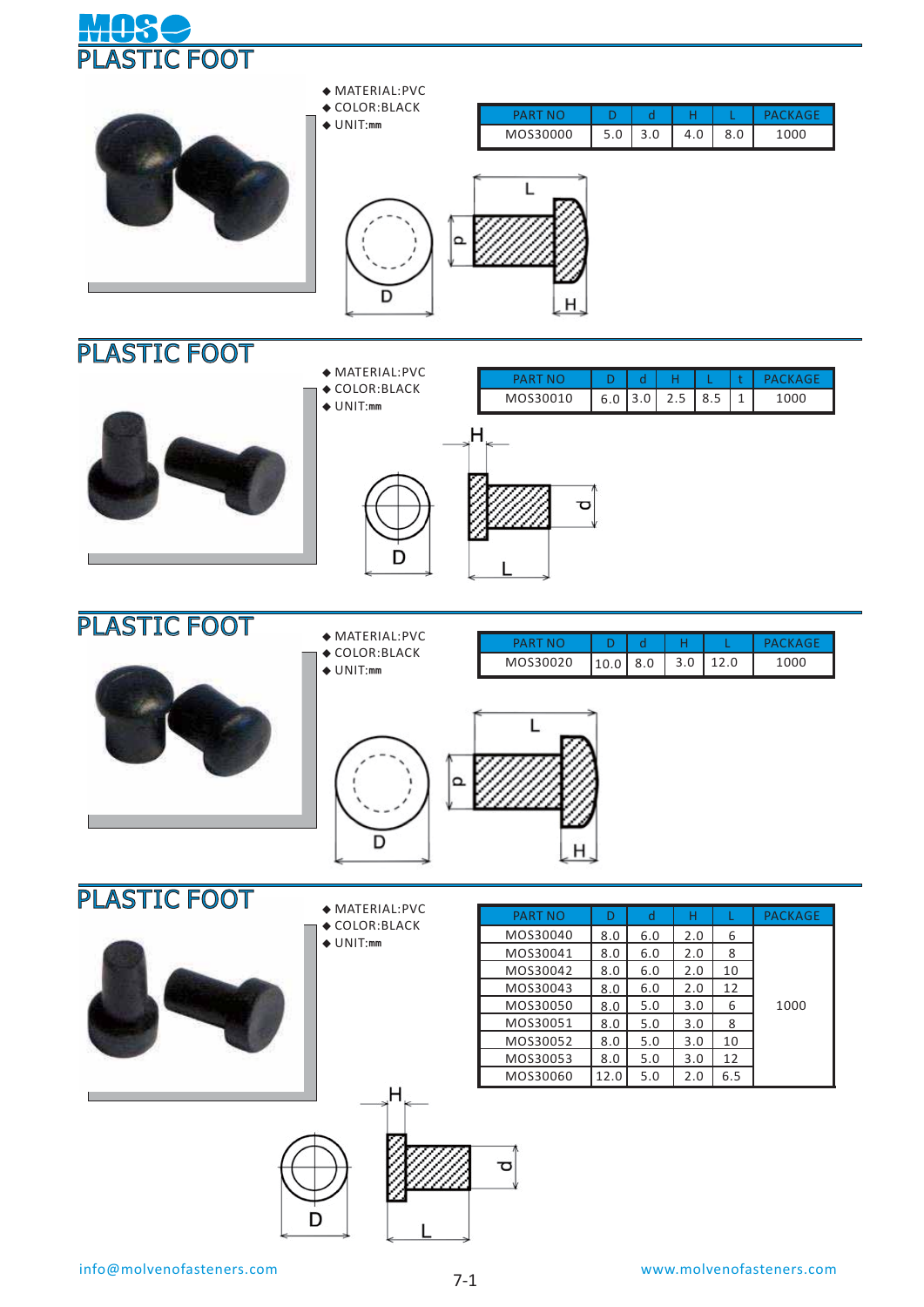



L

### PLASTIC FOOT

PLASTIC FOOT



**◆** MATERIAL:PVC **◆** COLOR:BLACK **◆** UNIT:**㎜**





| I LAJI 15 I VVI | $\blacklozenge$ MATERIAL:PVC                    | <b>PART NO</b> |    | d  | н   |    | <b>PACKAGE</b> |
|-----------------|-------------------------------------------------|----------------|----|----|-----|----|----------------|
|                 | $\triangle$ COLOR: BLACK<br>$\triangle$ UNIT:mm | MOS30090       | 16 | 10 | 5.0 | 16 | 1000           |
|                 |                                                 |                |    |    |     |    |                |

#### D н PLASTIC FOOT **◆** MATERIAL:PVC PART NO D d H PACKAGE L **◆** COLOR:BLACK MOS30096 12 5.8 5.0 10.8 1000 **◆** UNIT:**㎜**

L





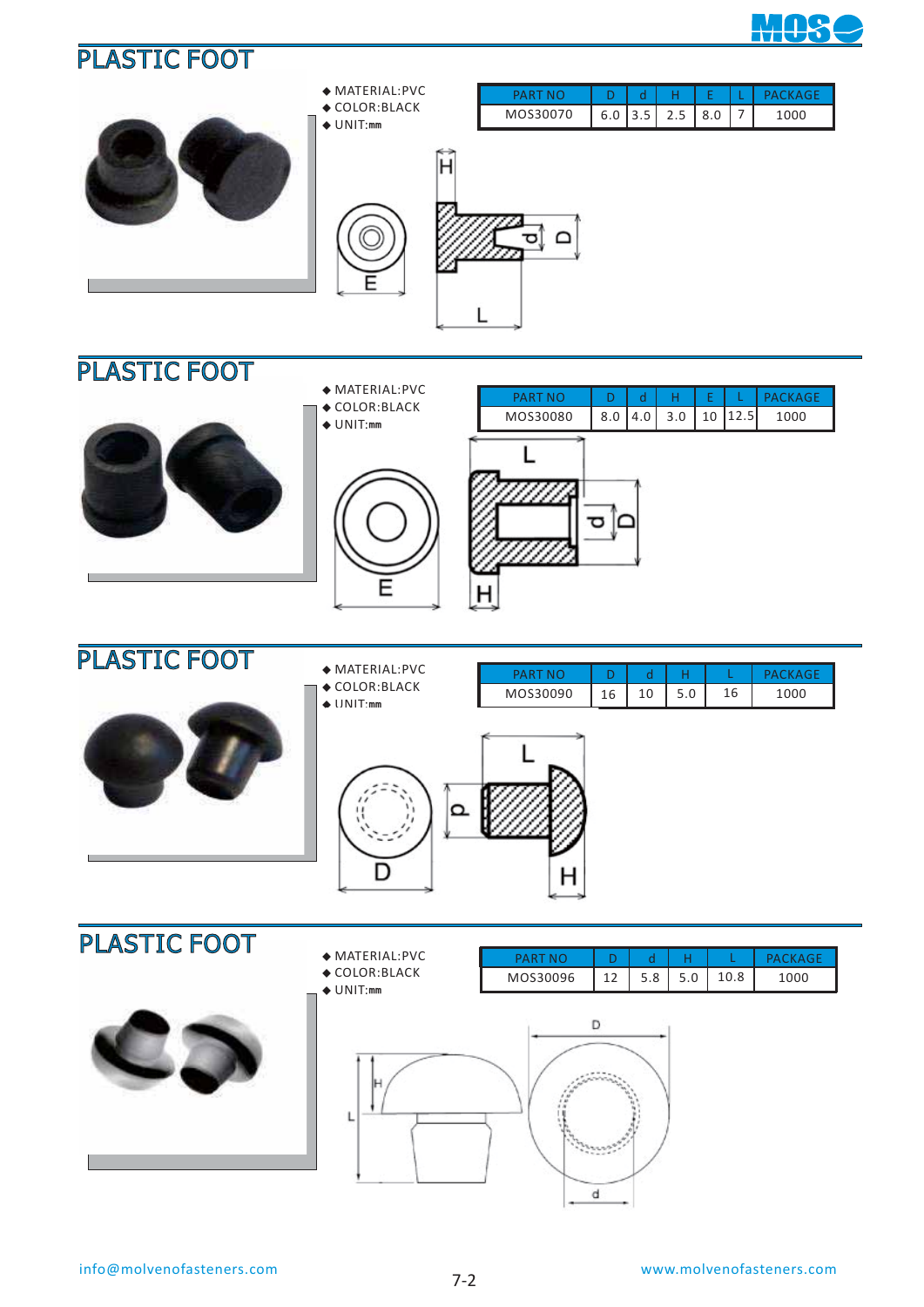



E

### PLASTIC FOOT

- **◆** MATERIAL:PVC
- **◆** COLOR:BLACK
- **◆** UNIT:**㎜**

| <b>PART NO</b> |     |     |     |  |    | PACKAGE |
|----------------|-----|-----|-----|--|----|---------|
| MOS30111       |     | 6.0 | 9.0 |  | 15 |         |
| MOS30112       | 8.0 |     |     |  |    | 1000    |
| MOS30113       | 9.0 |     |     |  |    |         |
| MOS30114       |     |     | a r |  |    |         |



H

# PLASTIC FOOT





**◆** MATERIAL:PVC **◆** COLOR:BLACK



 MOS30121 MOS30130

# PLASTIC FOOT



- **◆** MATERIAL:PVC **◆** COLOR:BLACK
- **◆** UNIT:**㎜**



| PART NO                                           |  |  |  |  | D d F G H S E L PACKAGE |
|---------------------------------------------------|--|--|--|--|-------------------------|
| MOS30140   10   11   13   10   4.5   2.5   17   9 |  |  |  |  | 1000                    |

PART NO D d H E L PACKAGE

 $3.0$ 5.0  $\frac{5.0}{5.0}$  12

12 19  $\frac{19}{19}$  L

8 12  $\frac{12}{12}$ 

1000

MOS30120 6.0 2.0 3.0 12 6

 3.0 3.0

 6.0 9.0

H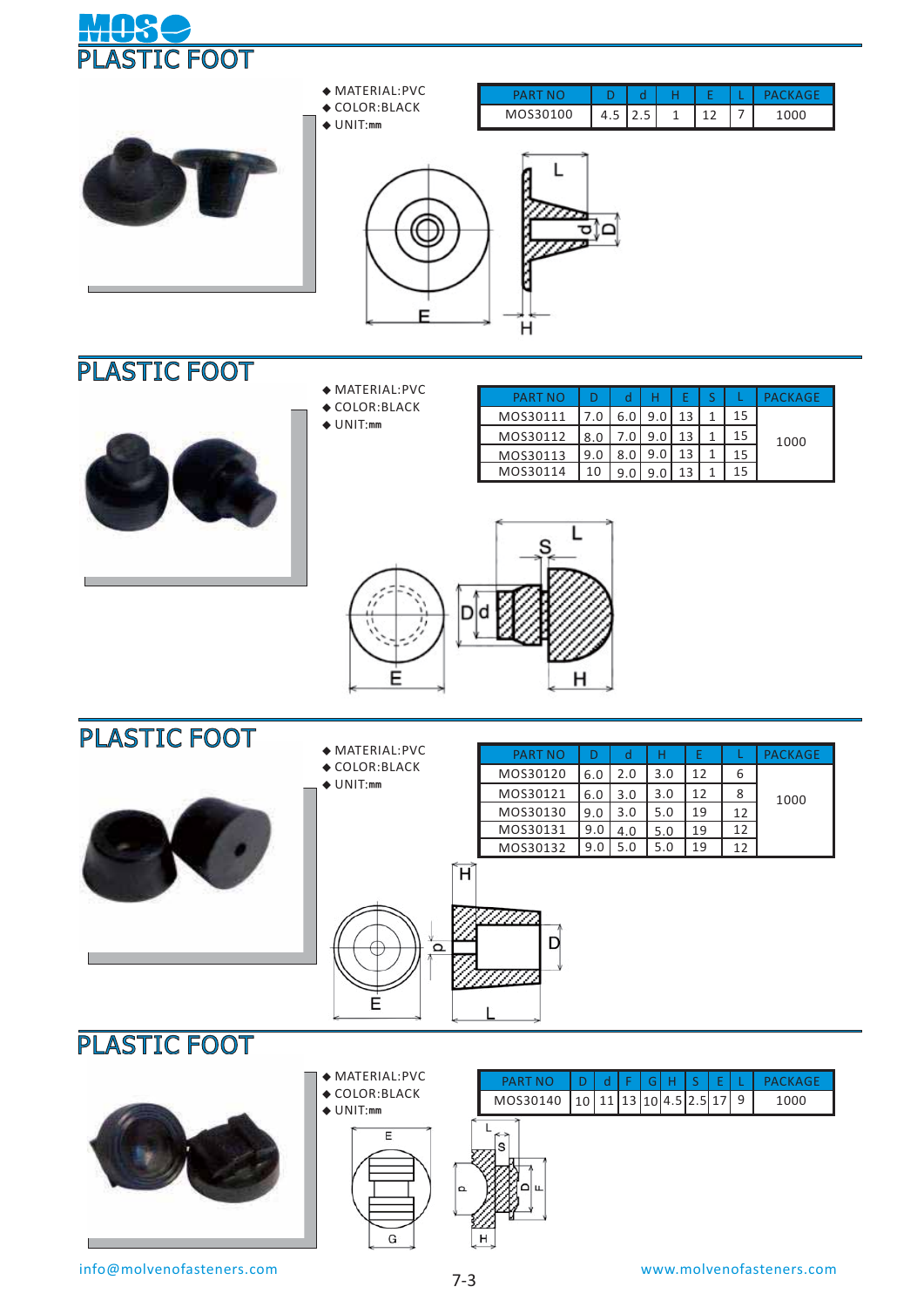





|                                    |  | E[F L] |  |  |
|------------------------------------|--|--------|--|--|
| $9.5$   13   5   19   13   9   1.5 |  |        |  |  |





# PLASTIC FOOT



- **◆** MATERIAL:PVC
	- **◆** COLOR:BLACK **◆** UNIT:**㎜**
	-

| P∆RT     |    |   |           | K∆GF |
|----------|----|---|-----------|------|
| MOS30160 |    | 4 |           | 1000 |
| MOS30170 | 15 | ь | າາ<br>د ے | 1000 |





- **◆** MATERIAL:PVC **◆** COLOR:BLACK
- **◆** UNIT:**㎜**

| <b>PART NO</b> |    |   | E  |     |    | PACKAGE |
|----------------|----|---|----|-----|----|---------|
| MOS30040       | 12 | 3 | 24 | 6.0 | 21 |         |
| MOS30041       | 17 |   | 24 | 6.0 | 21 | 1000    |
| MOS30042       | 12 |   | 24 | 6.0 | 21 |         |
| MOS30043       | 12 | ь |    | 6.0 | 21 |         |
| MOS30050       | 12 |   | 24 | 6.0 | 21 |         |

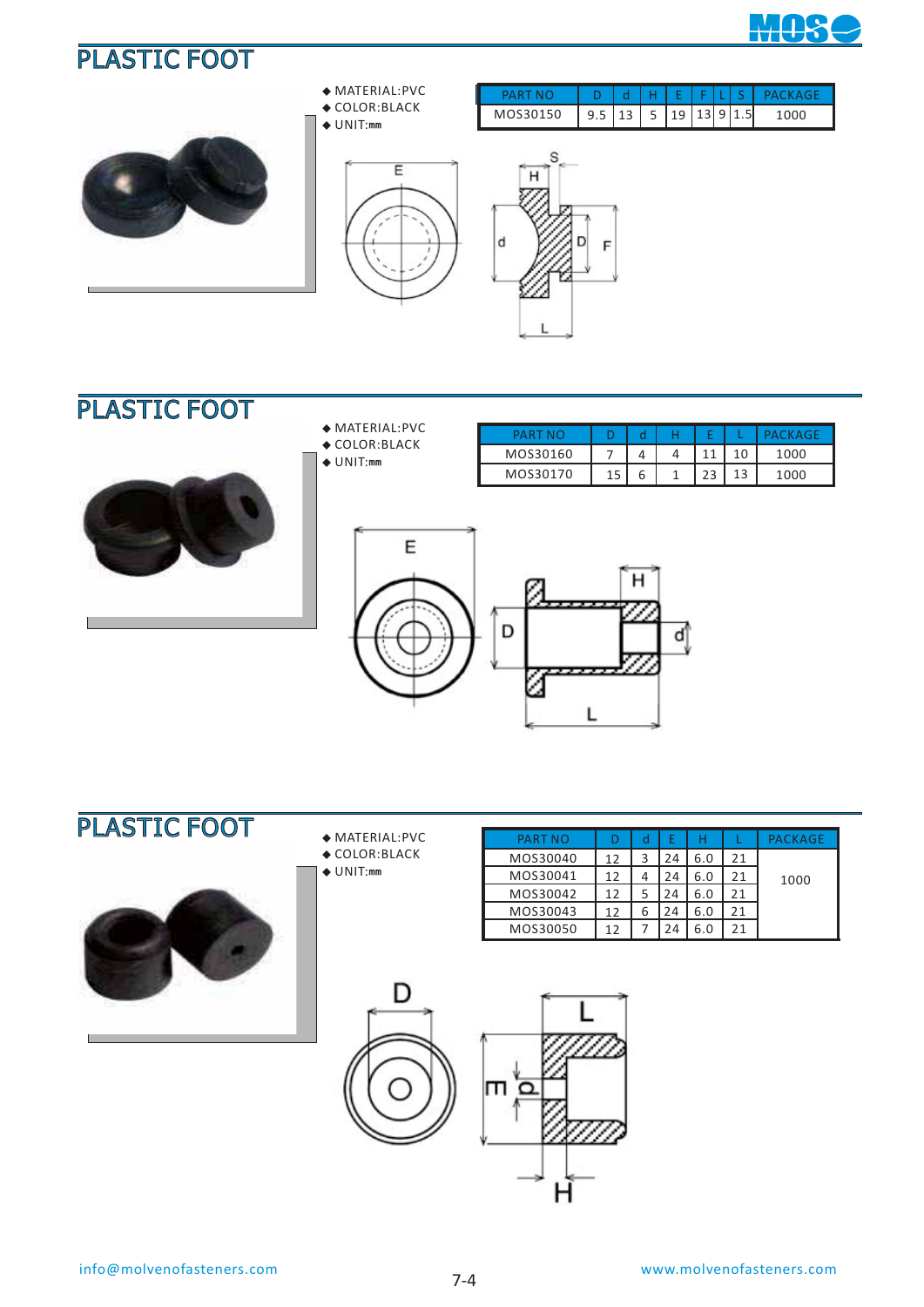



- **◆** MATERIAL:PVC **◆** COLOR:BLACK
- **◆** UNIT:**㎜**

| PART NO  |              |  |  | ACKAGF |
|----------|--------------|--|--|--------|
| MOS30190 |              |  |  |        |
| MOS30191 |              |  |  | 1000   |
| MOS30192 | $\mathbf{r}$ |  |  |        |





- **◆** MATERIAL:PVC **◆** COLOR:BLACK
- **◆** UNIT:**㎜**

 $\blacksquare$ 







- **◆** MATERIAL:PVC
- **◆** COLOR:BLACK
- **◆** UNIT:**㎜**

| PART NO  |     |   |     |   |  | PACKAGF |
|----------|-----|---|-----|---|--|---------|
| MOS30400 |     | ာ |     |   |  |         |
| MOS30401 |     |   | 14  | 9 |  | 1000    |
| MOS30402 | 5.5 |   | 1 A | a |  |         |

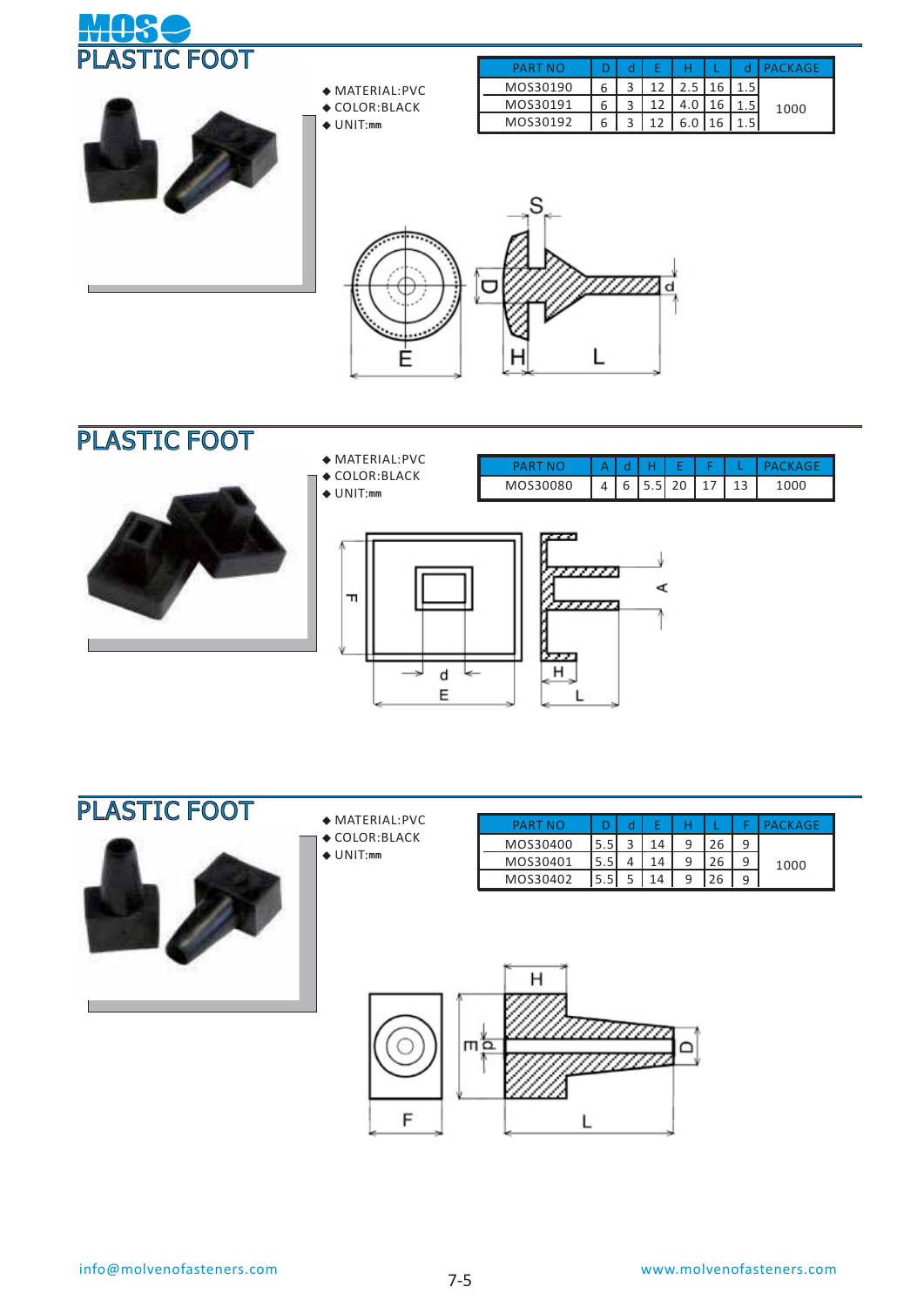



**◆** MATERIAL:ABS/PP

#### **◆** COLOR:BLACK **◆** UNIT:**㎜**



| <b>PART NO</b> | Α    | B    | C     | D   | E   | <b>PACKAGE</b> |
|----------------|------|------|-------|-----|-----|----------------|
| MOSFFT1        | 15.0 | 8.0  | 7.5   | 3.7 | 3.5 | 1000           |
| MOSFFT2        | 20.0 | 12.1 | 8.2   | 4.1 | 5.5 | 500            |
| MOSFFT3        | 25.1 | 16.2 | 10.4  | 4.3 | 8.1 |                |
| MOSFFT4        | 24.4 | 22.4 | 8.9   | 4.6 | 6.0 |                |
| MOSFFT5        | 26.0 | 12.7 | 10.9  | 5.1 | 5.7 | 100            |
| MOSFFT6        | 22.5 | 22.4 | 8.6   | 4.6 | 6.0 |                |
| MOSFFT7        | 17.0 | 17.0 | 7.5   | 3.2 | 6.0 |                |
| MOSFFT8        | 19.8 | 20.0 | 9.5   | 4.2 | 5.7 |                |
| MOSFFT9        | 20.0 | 12.8 | 9.5   | 3.6 | 5.7 | 500            |
| MOSFFT10       | 20.0 | 10.5 | 9.2   | 4.4 | 4.0 |                |
| MOSFFT11       | 28.5 | 8.2  | 11.29 | 7.1 | 6.0 | 100            |

# PLASTIC FOOT

- **◆** MATERIAL:PE/TPR
- **◆** PIN MATERIAL:PP
- **◆** COLOR:BLACK/GRAY/COMPUTER **◆** UNIT:**㎜**





| <b>PART NO</b>     | $\mathsf{A}$ | B.   | $\mathsf{C}$ | D    | E.   | <b>CHASSIS</b><br><b>THICKNESS</b> | <b>PACKAGE</b> |  |
|--------------------|--------------|------|--------------|------|------|------------------------------------|----------------|--|
| MOSFF1             |              | 20.8 | 19.8         | 6.4  | 11.8 |                                    |                |  |
| MOSFF <sub>2</sub> |              | 20.0 | 18.0         | 10.0 | 15.4 | $1.0^{\sim}$ 2.5                   | 500            |  |
| MOSFF3             | 8.0          | 23.7 | 19.5         | 13.7 | 19.2 |                                    | 250            |  |
| MOSFF4             |              | 25.0 | 23.5         | 6.5  | 12.5 | $1.0^{\sim}2.5$                    | 500            |  |
| MOSFF5             |              | 30.0 | 27.7         | 12.8 | 18.8 |                                    | 200            |  |
| MOSFF6             | 10.0         | 28.5 | 26.5         | 8.2  | 14.0 | $1.0^{\circ}3.5$                   | 250            |  |
| MOSFF7             |              | 12.7 | 12.0         | 4.4  | 8.5  |                                    | 1000           |  |
| MOSFF8             | 5.0          | 15.7 | 15.0         | 4.4  | 8.5  | $1.0^{\sim}2.0$                    |                |  |
| MOSFF9             |              | 20.0 | 18.6         | 4.0  | 7.0  |                                    | 500            |  |
| MOSFF10            | 8.0          | 23.8 | 22.0         | 5.0  | 10.0 | $1.0^{\sim}2.5$                    |                |  |
| MOSFF11            | 10.0         | 31.5 | 28.5         | 7.8  | 13.6 | $1.0^{\circ}3.5$                   |                |  |
| MOSFF12            |              | 20.0 | 18.0         | 15.0 | 20.8 | $1.0^{\sim}3.0$                    | 250            |  |
| MOSFF13            | 8.0          | 20.0 | 18.0         | 18.0 | 24.3 | $0.8^{\sim}1.0$                    |                |  |
| MOSFF14            |              | 19.5 | 18.7         | 5.0  | 10.5 | $0.8^{\sim}2.0$                    | 500            |  |
| MOSFF16            | 10.0         | 29.4 | 26.5         | 15.0 | 23.0 | $1.0^{\circ}3.5$                   | 100            |  |
| MOSFF21            |              | 20.0 | 19.3         | 20.5 | 25.6 | $0.8^{\sim}2.0$                    | 250            |  |
| MOSFF22            |              | 19.2 | 17.2         | 7.9  | 12.1 | $0.8^{\sim}1.2$                    | 500            |  |
| MOSFF24            |              | 23.0 | 21.0         | 8.0  | 13.3 |                                    |                |  |
| MOSFF25            | 8.0          | 24.0 | 20.0         | 10.5 | 15.8 | $0.8^{\sim}2.0$                    | 250            |  |
| MOSFF26            |              | 22.0 | 21.0         | 3.5  | 10.5 |                                    | 500            |  |
| MOSFF27            |              | 26.7 | 24.8         | 16.0 | 21.0 | $1.0^{\sim}3.0$                    |                |  |
| MOSFF28            |              | 20.0 | 18.0         | 10.0 | 13.5 |                                    | 250            |  |
| MOSFF31            | 10.0         | 27.0 | 26.0         | 6.9  | 12.0 | $0.8^{\sim}2.0$                    |                |  |
| MOSFF35            | 6.0          | 14.0 | 12.7         | 5.8  | 10.6 | $1.0^{\circ}2.5$                   | 1000           |  |
| MOSFF36            | 8.0          | 22.0 | 20.0         | 3.5  | 10.5 | $1.0^{\sim}3.0$                    | 500            |  |
| MOSFF41            | 8.0          | 20.8 | 19.8         | 7.2  | 12.6 | $1.0^{\sim}$ 2.5                   | 500            |  |
| MOSFF43            | 5.0          | 12.0 | 10.5         | 5.8  | 10.0 | $1.0^{\sim}$ 2.5                   | 1000           |  |
| MOSFF44            | 8.0          | 20.8 | 19.8         | 6.9  | 11.8 | $1.0^{\circ}3.4$                   | 500            |  |



- **◆** MATERIAL:TPE
- **◆** PIN MATERIAL:NYLON 66 (UL)94V-2
- **◆** COLOR:BLACK





| PART    | PACKAGE |
|---------|---------|
| MOSFF15 | 1000    |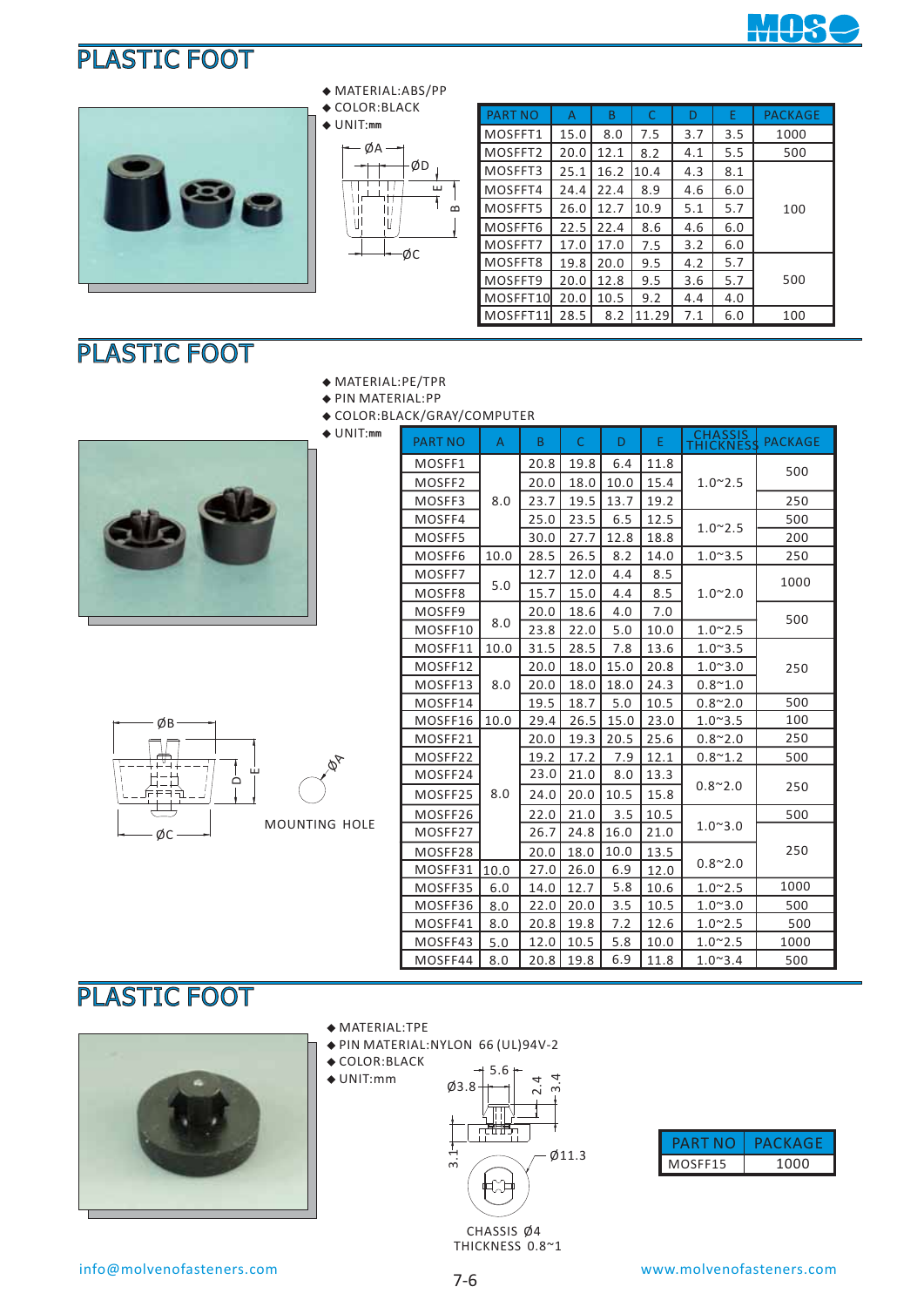

|  | ◆ MATERIAL: P.V.C/RUBBER/PP |  |  |  |  |  |  |  |
|--|-----------------------------|--|--|--|--|--|--|--|
|--|-----------------------------|--|--|--|--|--|--|--|

**◆** COLOR:BLACK/WHITE

**◆** UNIT:**㎜**



B

| ı<br><b>PART NO</b> | A    | B    | C    | D   | E    | F   | <b>MATERIAL</b> | <b>PACKAGE</b> |  |
|---------------------|------|------|------|-----|------|-----|-----------------|----------------|--|
| MOSNF001            | 14.8 | 8.0  | 6.0  | 3.0 | 7.0  | 3.1 | P.V.C           |                |  |
| MOSNF002            | 11.5 | 8.7  | 5.6  | 3.2 | 7.4  | 3.3 |                 |                |  |
| MOSNF004            | 16.0 | 13.0 | 6.0  | 3.0 | 7.8  | 4.0 | <b>RUBBER</b>   | 1000           |  |
| MOSNF005            | 17.2 | 16.2 | 9.0  | 4.0 | 7.0  | 3.0 |                 |                |  |
| MOSNF006            | 20.2 | 18.4 | 10.0 | 3.0 | 8.0  | 4.0 |                 |                |  |
| MOSNF007            | 25.0 | 21.5 | 8.5  | 3.3 | 5.8  | 2.8 |                 | 500            |  |
| MOSNF008            | 20.0 | 15.0 | 9.8  | 3.0 | 10.5 | 5.0 | P.V.C           |                |  |
| MOSNF008A           | 20.0 | 15.0 | 9.8  | 4.0 | 10.5 | 5.0 |                 |                |  |
| MOSNF009            | 11.0 | 8.8  | 6.0  | 3.5 | 5.7  | 2.3 |                 | 1000           |  |
| MOSNF013            | 18.0 | 13.0 | 7.8  | 3.5 | 9.8  | 2.7 | PP              |                |  |
| MOSNF014            | 28.0 | 21.2 | 9.7  | 3.8 | 20.0 | 6.0 | P.V.C           |                |  |
| MOSNF018            | 28.0 | 24.0 | 9.7  | 4.2 | 25.0 | 6.0 | <b>RUBBER</b>   | 100            |  |
| MOSNF020            | 20.2 | 18.0 | 9.4  | 3.5 | 15.0 | 4.0 | <b>RUBBER</b>   |                |  |



# PLASTIC FOOT

- **◆** FOOT MATERIAL:PE
- **◆** PIN MATERIAL:NYLON 66 (UL)94V-2
- **◆** COLOR:BLACK
- **◆** UNIT:**㎜**





CHASSIS ØG THICKNESS 0.8

|                                                   |  |  |  | PARTNO   A   B   C   D   E   F   G   PACKAGE |
|---------------------------------------------------|--|--|--|----------------------------------------------|
| MOSFF19   8.0   6.0   3.1   6.3   1.7   1.9   4.0 |  |  |  | 1000                                         |
| MOSFF20 9.0 5.2 3.2 7.8 1.9 2.45 5.0              |  |  |  |                                              |

 21.9 2.6

 $\alpha$ 

### PLASTIC FOOT



- **◆** MATERIAL:PP
- **◆** PIN MATERIAL:PP
- **◆** FLAME CLASS :94HB







CHASSIS Ø10 THICKNESS 0.8~2.0

Ø40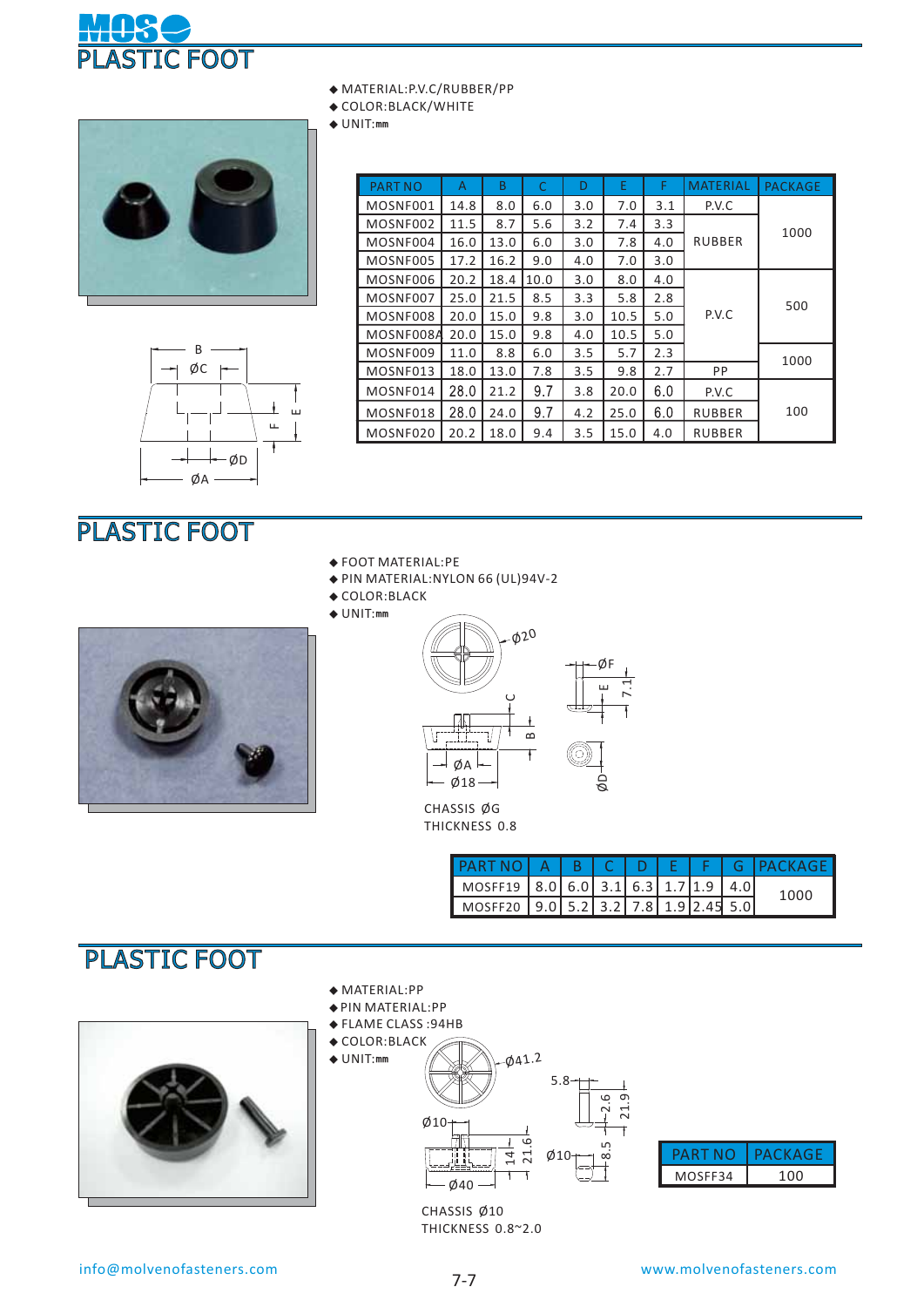



### PLASTIC FOOT



- **◆** FOOT MATERIAL:TPE
- **◆** COLOR:BLACK
- **◆** UNIT:mm



|         | PACKAGE |
|---------|---------|
| MOSFF37 | 1000    |

#### **◆** FOOT MATERIAL:TPE

- **◆** PIN MATERIAL:NYLON 66 (UL) 94V-2
- **◆** COLOR:BLACK
- **◆** UNIT:**㎜**



| Ö<br>Ő |            |
|--------|------------|
|        | <b>PAR</b> |
|        | <b>MOS</b> |
| F٦     |            |

7.1

| PARINC  | PACKAGE |
|---------|---------|
| MOSFF40 | 1000    |

# PLASTIC FOOT



#### **◆** FOOT MATERIAL:TPR (UL)94V-0

- **◆** PIN MATERIAL:NYLON 66 (UL) 94V-2
- **◆** COLOR:BLACK





| PART NO | PACKAGE |
|---------|---------|
| MOSFF46 | 1000    |

HOLE Ø4.1~Ø4.2 THICKNESS 0.8~2.0

PLASTIC FOOT





- **◆** FOOT MATERIAL:TPV
- **◆** PIN MATERIAL:NYLON 66 (UL) 94V-2
- **◆** COLOR:BLACK





SECTION A-A FOOT





MOUNTING HOLE Ø4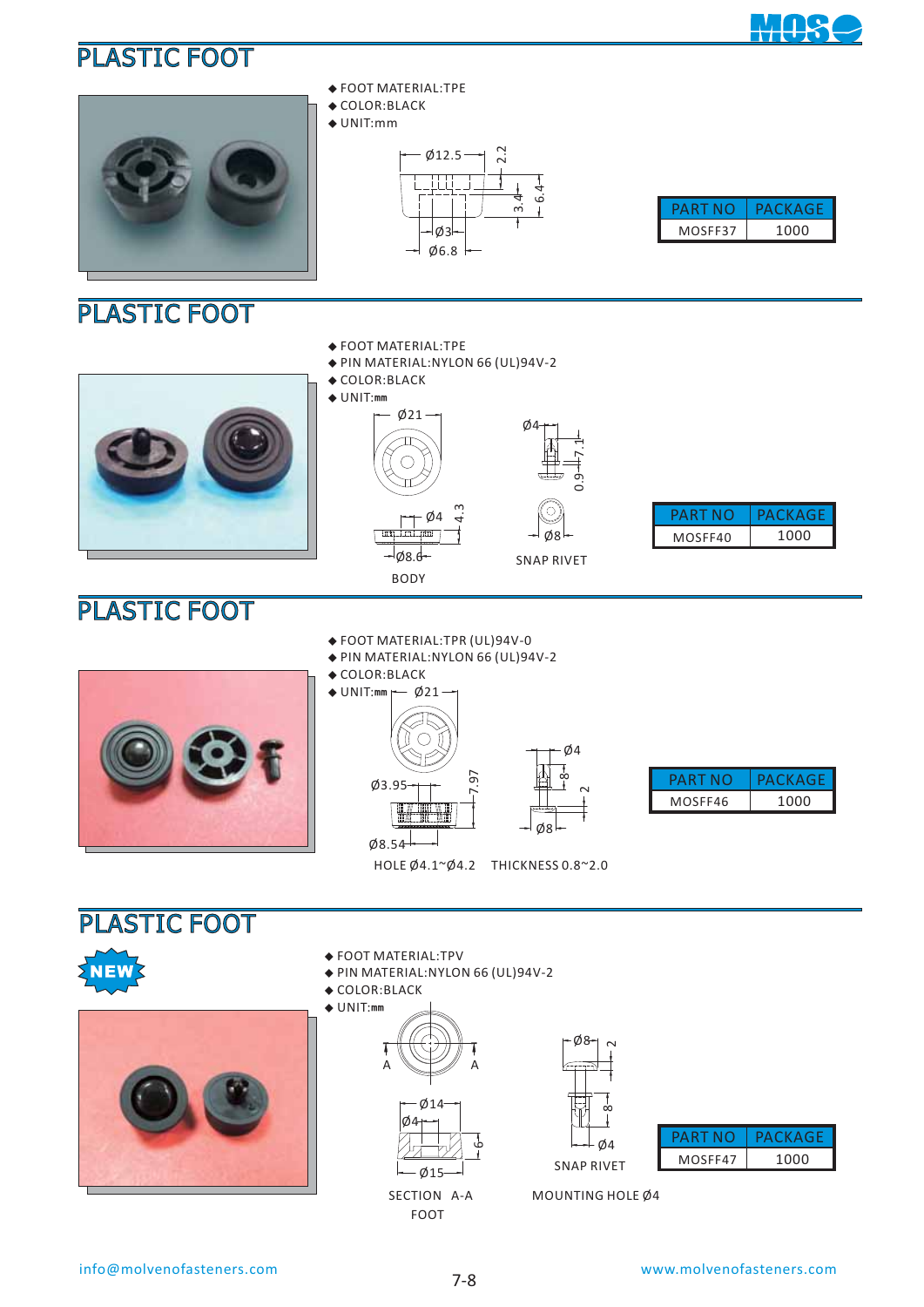







|         | PART NO I IRON PIECE | PACKAGE |
|---------|----------------------|---------|
| MOSFFR1 |                      |         |



**◆** MATERIAL:TPU **◆** COLOR:BLACK







| PART     | PACKAGE |
|----------|---------|
| MOSFFP40 |         |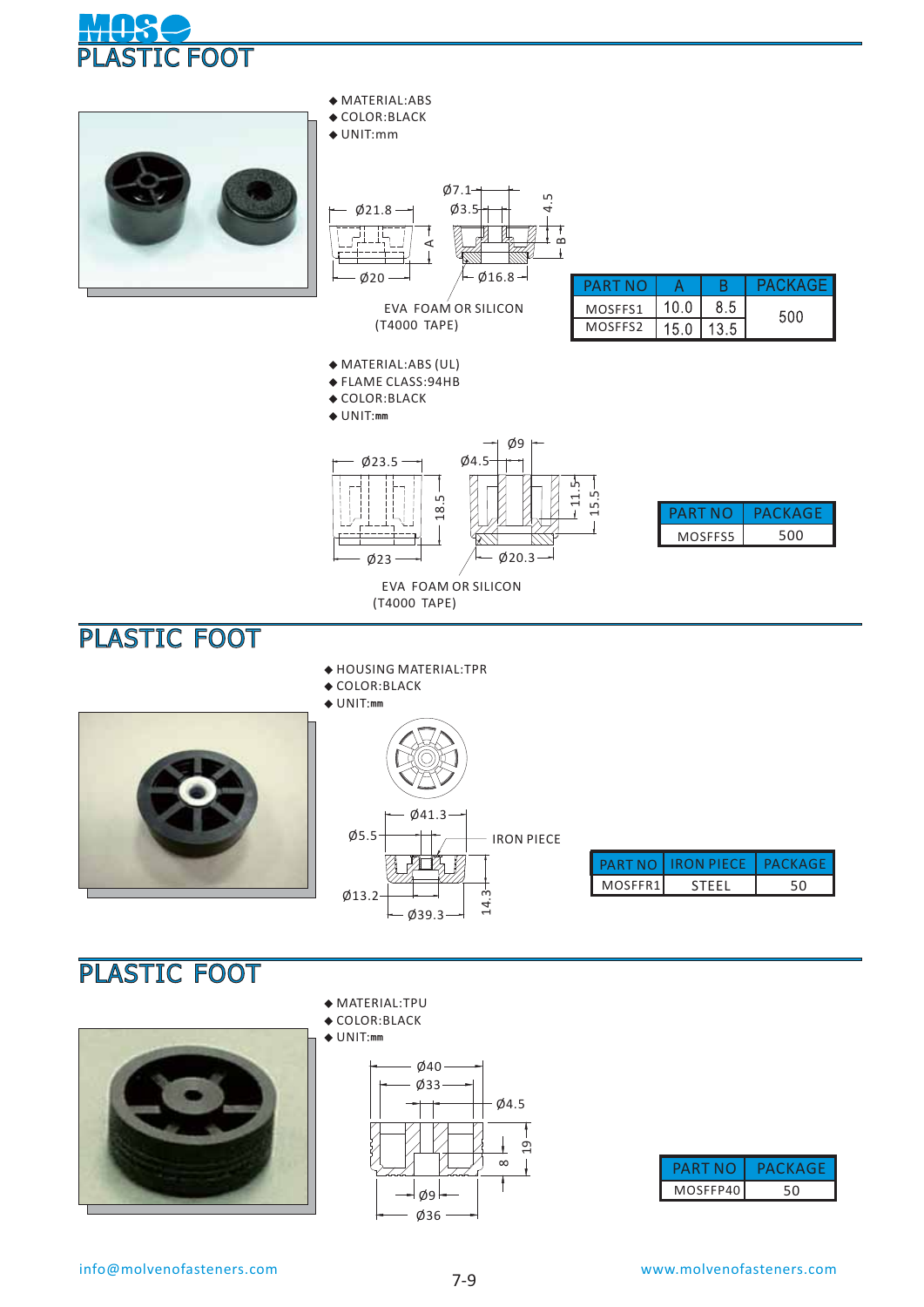

 $\phi$ 2.2

 $2 + + - 1$ 8.8

1000

MOSTF546EP

PART NO PACKAGE

# SILICON RUBBER FOOT









PART NO | PACKAGE MOSTF041I 1000



info@molvenofasteners.com www.molvenofasteners.com

THICKNESS 0.8~1.0

 $-$  Ø5 - $-$  Ø8

MOUNTING HOLE Ø4.5~5.0

5.9 ب<br>2 م<br>2 م

PART NO PACKAGE MOSTNF7 2000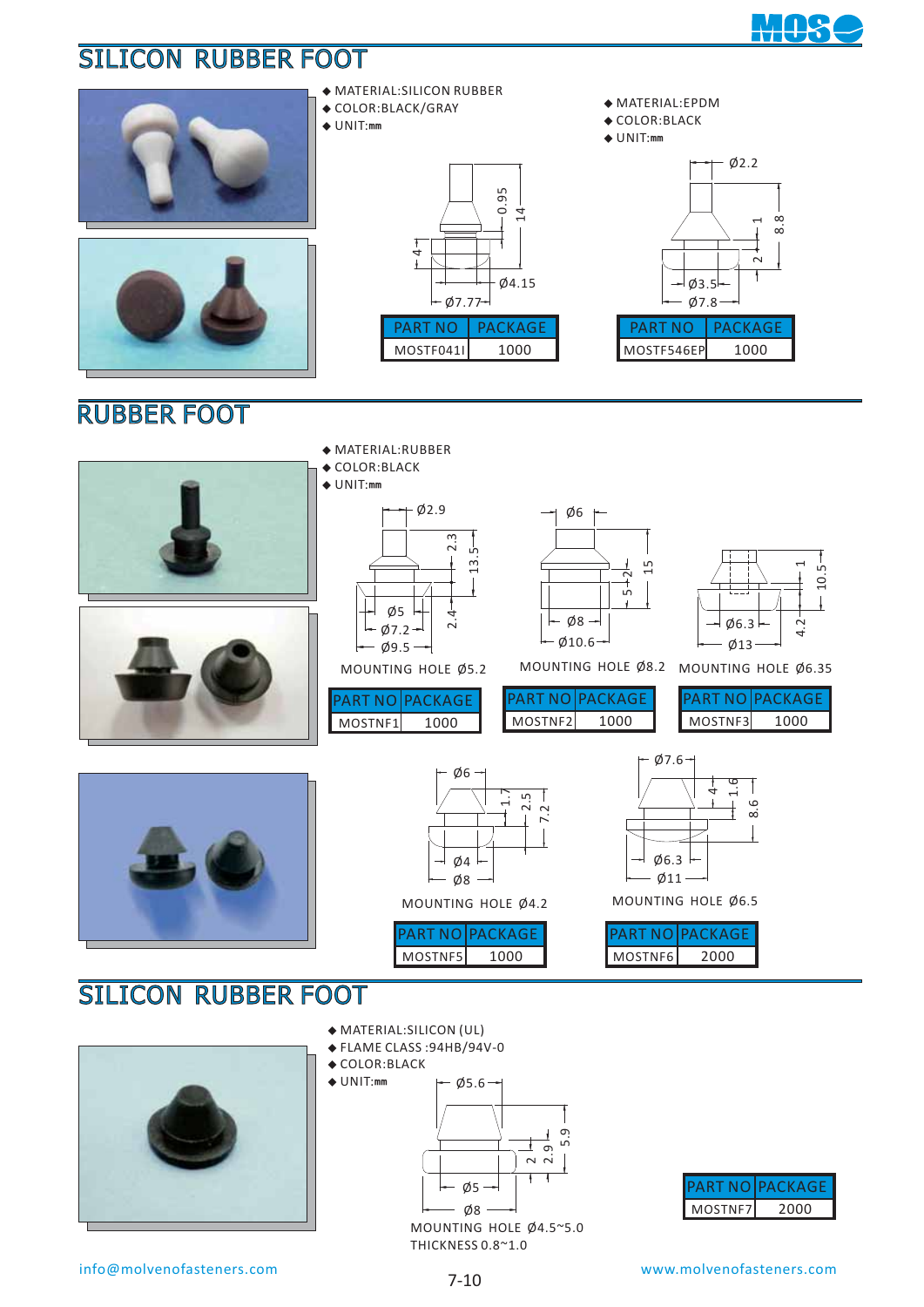





| PART     | PACKAGF |
|----------|---------|
| MOSNF012 | 1000    |

| PARI       | РАСКАСЪ |
|------------|---------|
| MOSNF012ST | 1000    |

- **◆** MATERIAL:RUBBER
- **◆** COLOR:BLACK





METAL WASHER

| PART       | PACKAGE |
|------------|---------|
| MOSNF015ST | 1000    |

# RUBBER FOOT



Ø4.5

# RUBBER FOOT



**◆** MATERIAL:RUBBER





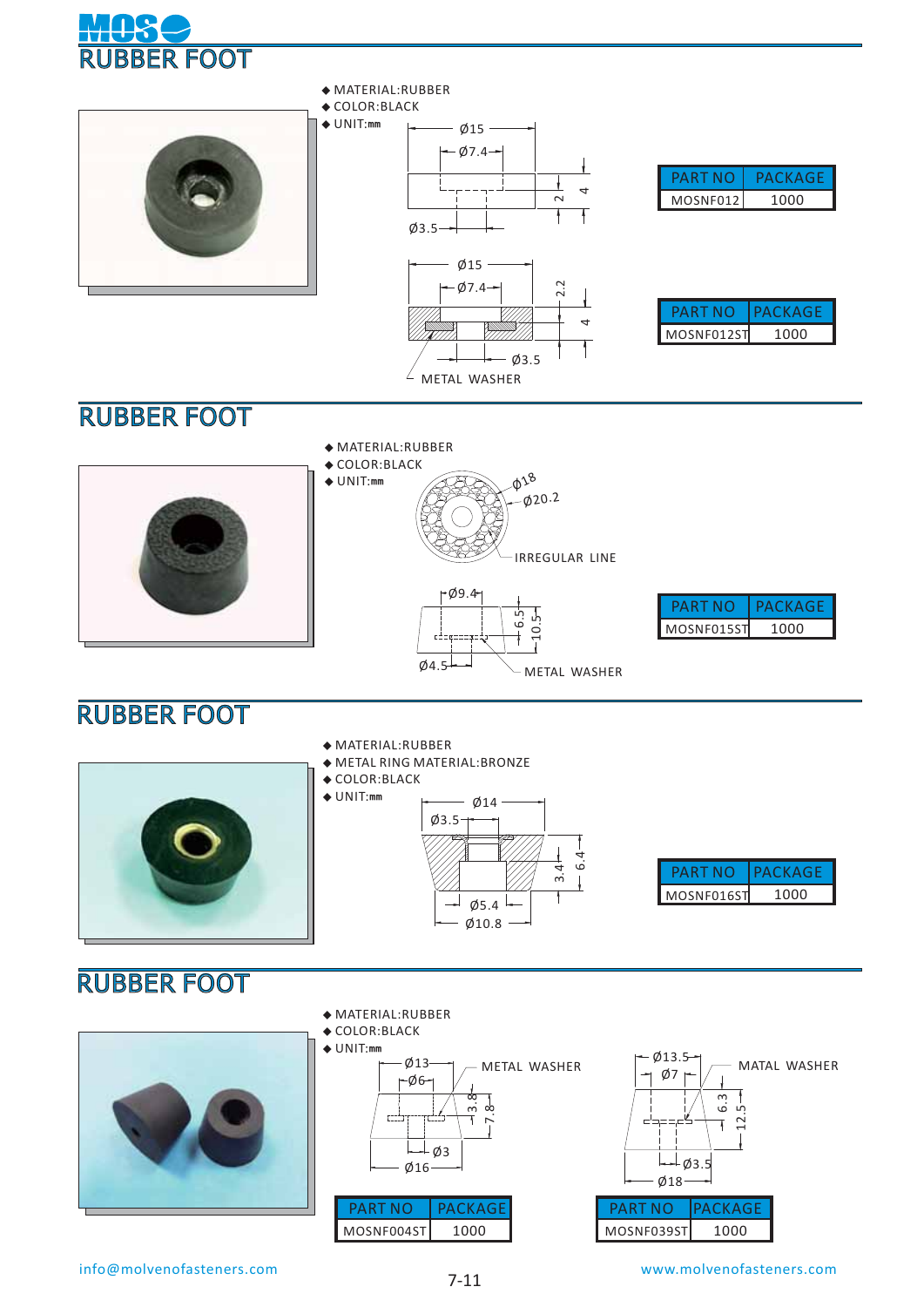**MOS** 





# RUBBER FOOT

**◆** MATERIAL:RUBBER

**◆** MATERIAL:RUBBER **◆** COLOR:BLACK **◆** UNIT:**㎜**

**◆** COLOR:BLACK **◆** UNIT:**㎜**



| ØА |        |
|----|--------|
| ØB |        |
|    | $\cup$ |
|    |        |

 3M or T4000 DOUBLE ADHESIVE TAPE

| <b>PART NO</b>   |      | в    | C   |
|------------------|------|------|-----|
| MOSRF935         | 9.0  | 8.2  | 3.5 |
| MOSRF825         | 8.2  | 7.6  | 5.0 |
| MOSRF835         | 8.0  | 8.2  | 3.5 |
| MOSRF1555A       | 15.4 | 14.8 | 5.1 |
| <b>MOSRF2285</b> | 22.8 | 22.4 | 5.0 |
| <b>MOSRF2288</b> | 22.0 | 21.0 | 8.8 |
| MOSRF225         | 22.0 | 21.0 | 5.0 |

### RUBBER FOOT



- COMPUTER **◆** UNIT:**㎜**
- 
- **◆** OTHER MATERIALS AVAILABLE: EPDM,SILICON,....



DOUBLE ADHESIVE TAPE

| <b>PART NO</b> |      | B    |     |
|----------------|------|------|-----|
| MOSRF65        | 6.0  | 5.0  | 5.0 |
| MOSRF003       | 10.0 | 9.5  | 4.2 |
| MOSRF030       | 10.0 | 9.5  | 8.0 |
| MOSRF009       | 10.8 | 10.2 | 3.0 |
| MOSRF115       | 11.0 | 9.6  | 5.0 |
| MOSRF011       |      | 10.5 | 5.0 |

| PART NO    | А    | B    | C    |
|------------|------|------|------|
| MOSRF1132A | 11.3 | 10.7 | 3.2  |
| MOSRF1227A | 11.7 | 10.6 | 2.85 |
| MOSRF039   | 11.9 | 11.2 | 6.4  |
| MOSRF015   | 12.0 | 11.2 | 5.1  |
| MOSRF019   | 12.0 | 9.5  | 4.0  |
| MOSRF019A  | 12.7 | 10.0 | 3.8  |
| MOSRF032   | 12.7 | 11.5 | 4.0  |
| MOSRF005   | 13.0 | 11.4 | 5.0  |
| MOSRF012   | 13.0 | 12.2 | 4.5  |
| MOSRF007   | 19.0 | 17.0 | 7.2  |
| MOSRF020   | 19.0 | 15.8 | 4.2  |
| MOSRF205   | 19.8 | 18.0 | 5.0  |
| MOSRF008   | 20.0 | 19.0 | 6.0  |
| MOSRF248   | 24.0 | 20.0 | 8.0  |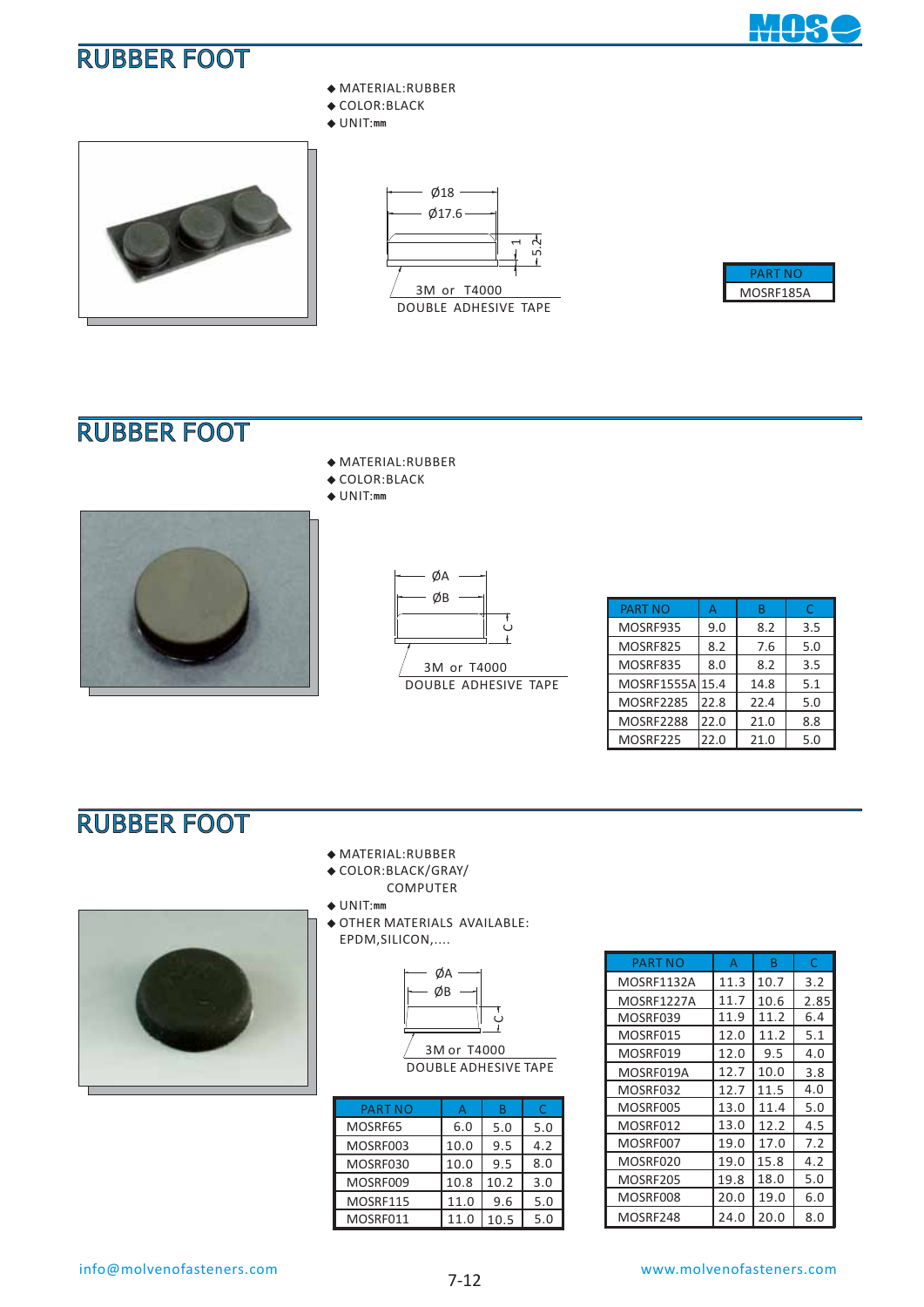

- **◆** MATERIAL:RUBBER
- **◆** COLOR:BLACK/GRAY
- **◆** UNIT:**㎜**
- **◆** OTHER MATERIALS AVAILABLE: EPDM,SILICON,....





 3M or T4000 DOUBLE ADHESIVE TAPE

| <b>PART NO</b> |      |      |
|----------------|------|------|
| MOSRF021       | 6.7  | 4.2  |
| MOSRF1106      | 11.0 | 6.0  |
| MOSRF022       | 11.3 | 5.6  |
| MOSRF148A      | 14.0 | 8.0  |
| MOSRF006       | 15.9 | 8.0  |
| MOSRF2185      | 21.6 | 8.52 |
| MOSRF2110      | 21.6 | 10.0 |

### RUBBER FOOT

- **◆** MATERIAL:RUBBER
- **◆** COLOR:BLACK/GRAY/COMPUTER







 3M or T4000 DOUBLE ADHESIVE TAPE

| c |
|---|



| <b>PART NO</b>    |     |     |
|-------------------|-----|-----|
| MOSRf016 29.6 6.6 |     | 4   |
| MOSRF017 29.0     | 8.8 | 4.9 |

# RUBBER FOOT

- **◆** MATERIAL:SILICON RUBBER
- **◆** COLOR:BLACK
- **◆** UNIT:**㎜**





| <b>PAR</b>        | аскасе |
|-------------------|--------|
| <b>MOSRF1055I</b> | 1000   |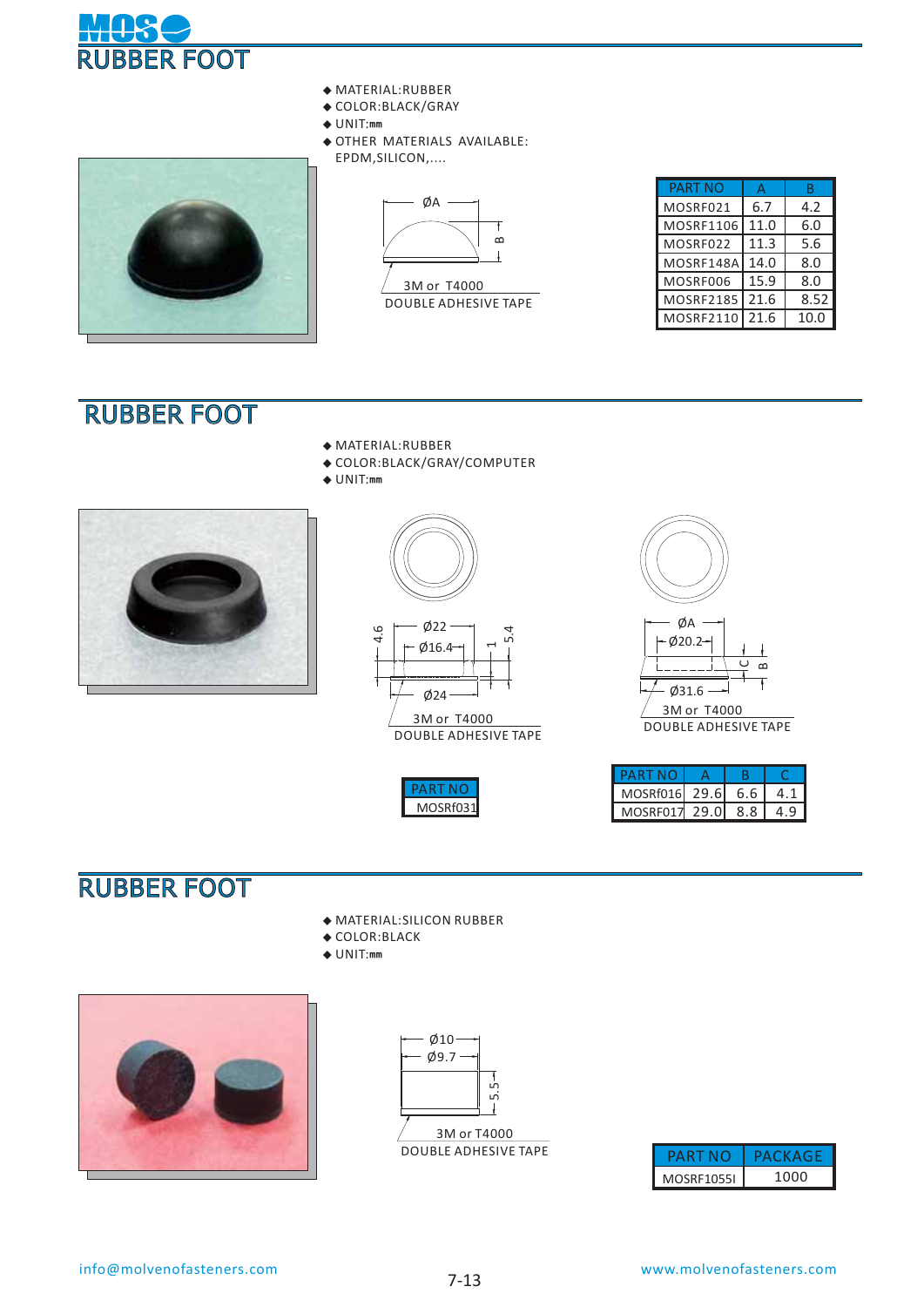





**◆** COLOR:BLACK/GRAY

#### **◆** UNIT:**㎜**



MOSRF018 DOUBLE ADHESIVE TAPE



MOSRF2010



MOSRF029 DOUBLE ADHESIVE TAPE

| <b>PART NO</b>                    |  |  |  |
|-----------------------------------|--|--|--|
| MOSRF018 22.3 19.6 4.9 9.0 9.8    |  |  |  |
| MOSRF2010 21.0 18.1 10.6 6.9 10.6 |  |  |  |
| MOSRF029 22.3 19.0 6.5 7.2 10.2   |  |  |  |

# O RING

- **◆** MATERIAL:NBR
- **◆** COLOR:BLACK
- **◆** UNIT:**㎜**



| <b>PART NO</b>     | А    | B    | <b>PACKAGE</b> |
|--------------------|------|------|----------------|
| MOSOR <sub>2</sub> | 2.0  | 1.0  |                |
| MOSOR27            | 2.75 | 0.6  |                |
| MOSOR28            | 2.8  | 0.5  |                |
| MOSOR29            | 2.9  | 1.78 |                |
| MOSOR36            | 3.6  | 1.78 | 2000           |
| MOSOR4             | 4.0  | 2.0  |                |
| MOSOR46            | 4.6  | 1.78 |                |
| MOSOR5             | 5.0  | 1.0  |                |
| MOSOR58            | 5.8  | 1.9  |                |

ØA

ØB

| <b>PART NO</b> | Δ    | B    | <b>PACKAGE</b> |
|----------------|------|------|----------------|
| MOSOR6         | 6.02 | 2.6  |                |
| MOSOR76        | 7.65 | 1.78 |                |
| MOSOR79        | 7.9  | 1.0  | 2000           |
| MOSOR11        | 11.0 | 2.0  |                |
| MOSOR213 21.3  |      | 3.0  |                |
| MOSOR252 25.2  |      | 3.5  |                |
| MOSOR844 84.4  |      | 3.1  | 500            |
| MOSOR88        | 20.0 | 1.0  | 2000           |

### RUBBER WASHER

- **◆** MATERIAL:RUBBER
- **◆** COLOR:BLACK









- **◆** MATERIAL:RUBBER
- **◆** COLOR:BLACK
- **◆** UNIT:**㎜**



| PARTNO     |     |  |
|------------|-----|--|
| MOSRWF3505 |     |  |
| MOSRWF351  | 8.0 |  |

| <b>PART NO</b> | А    | B         | C   |
|----------------|------|-----------|-----|
| MOSRWF3515     | 11.0 | 3.5       |     |
| MOSRWF188515   | 18.0 | 8.5       | 1.5 |
| MOSRWF2015     | 20.0 | 6.0       |     |
| MOSRWF252      | 25.0 | 11.0      |     |
| MOSRWF402      | 40.0 | 12.0      | 2.0 |
| MOSRWF432      |      | 43.0 30.1 |     |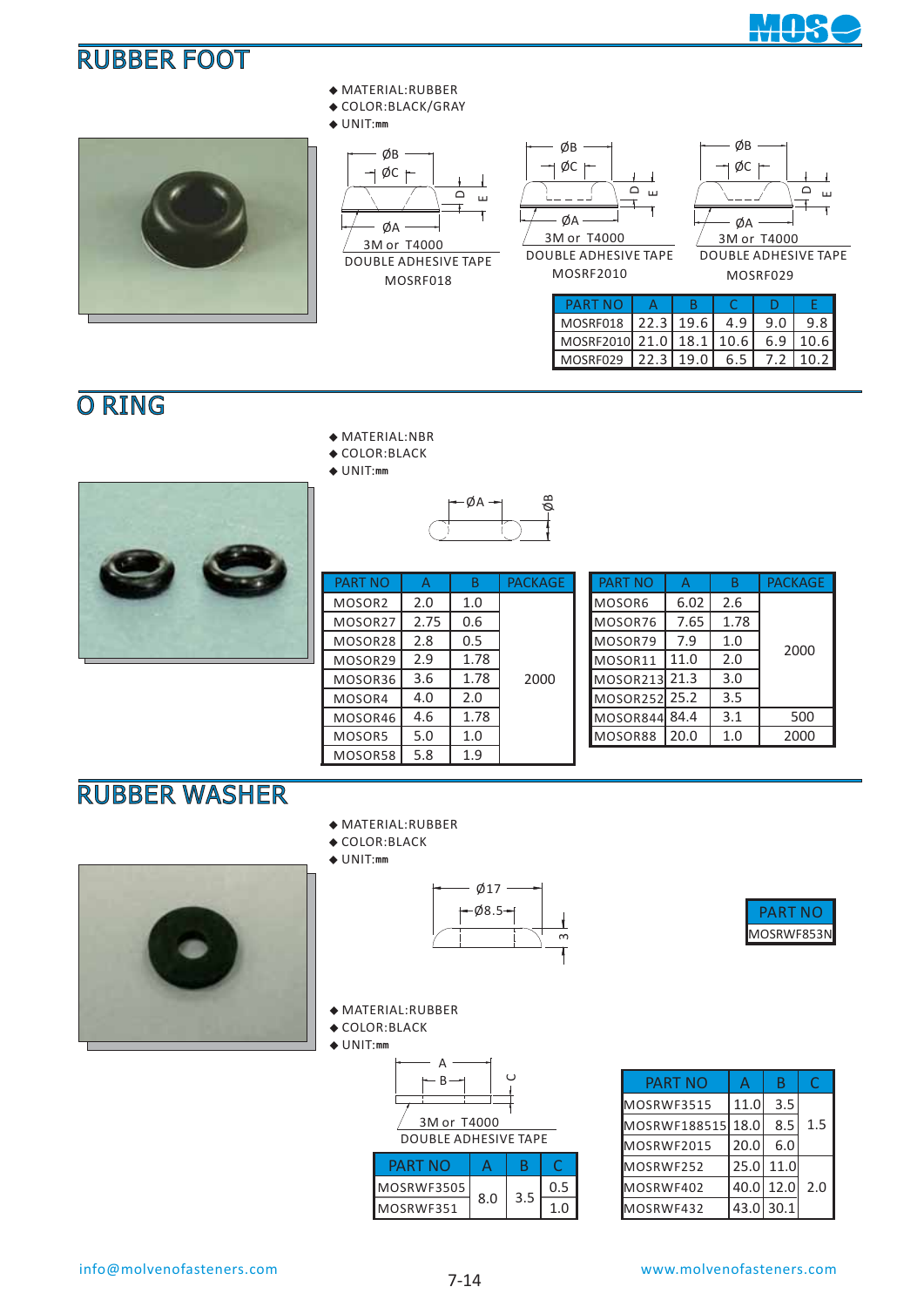



- **◆** MATERIAL:RUBBER
- **◆** COLOR:BLACK/GRAY/COMPUTER
- **◆** UNIT:**㎜**
- **◆** OTHER MATERIALS AVAILABLE: EPDM,SILICON,....
- **◆** PRL9-4 MATERIAL:PORN
- **◆** OPTIONAL THICKNESS:0.5~3.2mm



DOUBLE ADHESIVE TAPE

| <b>PART NO</b>   | $\mathsf A$      | B          |
|------------------|------------------|------------|
| MOSRF382         | 3.8              | 2.0        |
| MOSRF0415        |                  | 1.5        |
| MOSRF405         | 4.0              | 0.5        |
| MOSRF406         |                  | 0.6        |
| MOSRF4515        |                  | 1.5        |
| MOSRF4527        | 4.5              | <u>2.7</u> |
| MOSRF481         | 4.8              | 1.0        |
| MOSRF515         |                  | 1.5        |
| MOSRF52          | 5.0              | 2.0        |
| MOSRF525         |                  | 2.5        |
| MOSRF535         |                  | 5<br>3.    |
| MOSRF5307        | $\overline{5.3}$ | 0.7        |
| MOSRF5516        | 5.5              | 1.6        |
| MOSRF562         | 5.6              | 2.0        |
| MOSRF605         |                  | 0.5        |
| MOSRF608         |                  | 0.8        |
| MOSRF609         |                  | 0.9        |
| MOSRF61          |                  | 1.0        |
| MOSRF613         | 6.0              | 1.3        |
| MOSRF615         |                  | 1.5        |
| MOSRF62          |                  | 2.0        |
| MOSRF625         |                  | 2.5        |
| MOSRF63          |                  | 3.0        |
| MOSRF635         |                  | 3.5        |
| MOSRF6426        | 6.4              | 2.6        |
| MOSRF651         | 6.5              | 1.0        |
| MOSRF6525        |                  | 2.5        |
| MOSRF6615        |                  | 1.5        |
| <b>MOSRF6618</b> | 6.6              | 1.8        |
| MOSRF662         |                  | 2.0        |
| MOSRF705         |                  | 0.5        |
| MOSRF709         |                  | 0.9        |
| MOSRF71          |                  | 1.0        |
| MOSRF715         | 7.0              | 1.5        |
| MOSRF72          |                  | 2.0        |
| MOSRF725         |                  | 2.5        |
| MOSRF727         |                  | 2.7        |
| <b>MOSRF7215</b> | 7.2              | 1.5        |
| MOSRF752         | $\overline{7.5}$ | 2.0        |
| MOSRF001         |                  | 1.8        |
| <b>MOSRF805</b>  | 8.0              | 0.5        |

| <b>PART NO</b>    | Α           | B                |
|-------------------|-------------|------------------|
| MOSRF81           |             | 1.0              |
| MOSRF814          |             | 1.4              |
| MOSRF815          | 8.0         | 1.5              |
| MOSRF82           |             | 2.0              |
| MOSRF825          |             | 2.5              |
| MOSRF83           |             | 3.0              |
| MOSRF8515         |             | 1.5              |
| MOSRF852          | 8.5         | 2.0              |
| MOSRF91           |             | 1.0              |
| MOSRF912          |             | 1.2              |
| MOSRF915          | 9.0         | 1.5              |
| MOSRF92           |             | 2.0              |
| MOSRF925          |             | 2.5              |
| MOSRF93           |             | 3.0              |
| <b>MOSRF9508</b>  |             | 0.8              |
| <b>MOSRF9515</b>  |             | 1.5              |
| MOSRF9518         | 9.5         | 1.8              |
| MOSRF952          |             | 2.0              |
| MOSRF953          |             | 3.0              |
| MOSRF1008         |             | 0.8              |
| MOSRF101          |             | 1.0              |
| MOSRF1013         |             | 1.3              |
| MOSRF1016         | 10.0        | 1.6              |
| MOSRF1018         |             | 1.8              |
| MOSRF102          |             | 2.0              |
| MOSRF103          |             | 3.0              |
| MOSRF1051         |             | 1.0              |
| MOSRF10515        | 10.5        | 1.5              |
| MOSRF1052         |             | 2.0              |
| <b>MOSRF11632</b> | 11.6        | $\overline{3.2}$ |
| <b>MOSRF1215</b>  |             | $\overline{1.5}$ |
| MOSRF1210         |             | 1.0              |
| MOSRF1227         |             | 2.7              |
| MOSRF1220         | 12.0        | 2.0              |
| MOSRF123          |             | 3.0              |
| MOSRF1236         |             | 3.6              |
| <b>MOSRF1232</b>  |             | 3.2              |
| MOSRF12520        | 12.5        | 2.0              |
| MOSRF1251         |             | 1.0              |
| MOSRF12732        | <u>12.7</u> | 3.2              |
| MOSRF131          | 13.0        | 1.0              |

| <b>PART NO</b>   | A    | B.  |
|------------------|------|-----|
| MOSRF133         | 13.0 | 3.0 |
| MOSRF144         | 14.0 | 4.0 |
| MOSRF14530       | 14.5 | 3.0 |
| MOSRF1454        |      | 4.0 |
| MOSRF1463        | 14.6 | 3.0 |
| MOSRF1510        |      | 1.0 |
| MOSRF1520        | 15.0 | 2.0 |
| <b>MOSRF1530</b> |      | 3.0 |
| MOSRF1653        | 16.5 | 3.0 |
| <b>MOSRF1813</b> |      | 1.3 |
| MOSRF1815        | 18.0 | 1.5 |
| <b>MOSRF1825</b> |      | 2.5 |
| MOSRF191         |      | 1.0 |
| MOSRF192         | 19.0 | 2.0 |
| MOSRF193         |      | 3.0 |
| MOSRF194         |      | 4.0 |
| MOSRF19823       | 19.8 | 2.3 |
| MOSRF201         |      | 1.0 |
| MOSRF2015        |      | 1.5 |
| MOSRF2018        | 20.0 | 1.8 |
| <b>MOSRF2023</b> |      | 2.3 |
| MOSRF2025        |      | 2.5 |
| MOSRF2030        |      | 3.0 |
| MOSRF222         |      | 2.0 |
| MOSRF2225        | 22.0 | 2.5 |
| MOSRF2220        |      | 2.0 |
| MOSRF2463        | 24.6 | 3.0 |
| MOSRF2523        | 25.0 | 2.3 |
| MOSRF273         | 27.0 | 3.0 |
| MOSRF2832        | 28.0 | 3.2 |
| MOSRF302         | 30.0 | 2.0 |
| MOSRF401         | 40.0 | 1.0 |
| <b>MOSRF5815</b> |      | 1.5 |
| MOSRF582         | 58.0 | 2.0 |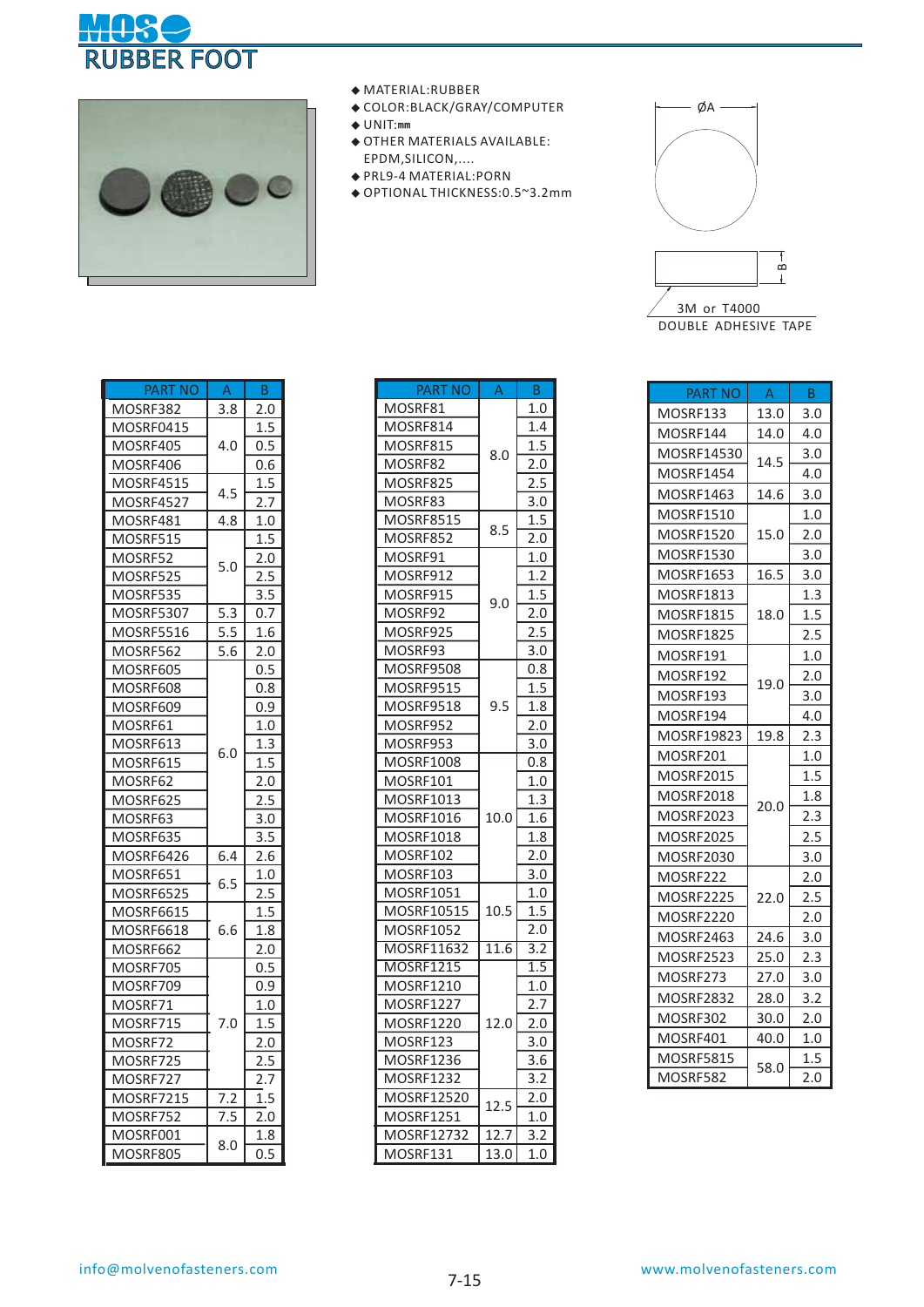



- **◆** MATERIAL:RUBBER
- **◆** COLOR:BLACK/GRAY/ COMPUTER
- **◆** UNIT:**㎜**
- **◆** OTHER MATERIALS AVAILABLE:
- EPDM,SILICON,....
- **◆** OPTIONAL THICKNESS IS BETWEEN 0.5~10mm



| PART NO      | A    | B    | C   |
|--------------|------|------|-----|
| MOSSF050435  | 5.0  | 4.5  | 3.5 |
| MOSSF062313  |      | 2.3  | 1.3 |
| MOSSF060425  | 6.0  | 4.0  | 2.5 |
| MOSSF652840  |      |      | 4.0 |
| MOSSF652850  | 6.5  | 2.8  | 5.0 |
| MOSSF070215  |      |      | 1.5 |
| MOSSF070216  |      | 2.0  | 1.6 |
| MOSSF070304  |      | 3.0  | 0.4 |
| MOSSF073512  | 7.0  | 3.5  | 1.2 |
| MOSSF070420  |      | 4.0  |     |
| MOSSF070620  |      |      | 2.0 |
| MOSSF080625  | 8.0  | 6.0  | 2.5 |
| MOSSF852530  |      | 2.5  | 3.0 |
| MOSSF853520  | 8.5  |      | 2.0 |
| MOSSF853525  |      | 3.5  | 2.5 |
| MOSSF80452   | 8.0  | 4.5  | 2.0 |
| MOSSF090855  | 9.6  | 8.0  | 5.5 |
| MOSSF100616  | 9.9  | 6.0  | 1.6 |
| MOSSF100119  |      | 1.9  | 1.9 |
| MOSSF103512  |      | 3.5  | 1.2 |
| MOSSF100409  |      | 4.0  | 0.9 |
| MOSSF100510  | 10.0 |      | 1.0 |
| MOSSF100520  |      | 5.0  | 2.0 |
| MOSSF100712  |      | 7.0  | 1.2 |
| MOSSF100825  |      |      | 2.5 |
| MOSSF100850  |      | 8.0  | 5.0 |
| MOSSF100730  | 10.5 | 7.2  |     |
| MOSSF110830  | 11.5 | 8.0  | 3.0 |
| MOSSF118781  | 11.8 | 7.8  | 1.0 |
| MOSSF120565  |      | 5.0  | 6.5 |
| MOSSF120810  | 12.0 | 8.5  | 1.0 |
| MOSSF129515  |      | 9.5  | 1.5 |
| MOSSF121530  |      | 15.0 | 3.0 |
| MOSSF1256535 |      | 6.5  | 3.5 |
| MOSSF1251008 | 12.5 |      | 0.8 |
| MOSSF1251015 |      | 10.0 | 1.5 |
| MOSSF130620  |      |      | 2.0 |
| MOSSF130630  |      | 6.0  | 3.0 |
| MOSSF130735  | 13.0 |      | 3.5 |
| MOSSF130740  |      | 7.0  | 4.0 |
| MOSSF130855  | 13.5 | 8.0  | 5.5 |

| PART NO      | $\mathsf{A}$ | B          | $\mathsf{C}$ |
|--------------|--------------|------------|--------------|
| MOSSF140430  |              |            | 3.0          |
| MOSSF140440  | 14.0         | 4.0        | 4.0          |
| MOSSF150320  |              | 3.2        | 2.0          |
| MOSSF150610  |              | 6.0        | 1.0          |
| MOSSF151016  | 15.0         | 10.0       | 1.6          |
| MOSSF151930  |              | 1.9        |              |
| MOSSF152530  |              | 25.0       | 3.0          |
| MOSSF155030  |              | 50.0       |              |
| MOSSF1585601 |              | 5.6        | 1.0          |
| MOSSF151025  | 15.8         | 10.0       | 2.5          |
| MOSSF163530  |              | 3.5        | 3.0          |
| MOSSF160536  | 16.0         |            | 3.6          |
| MOSSF170525  | 17.0         | 5.0        | 2.5          |
| MOSSF1724330 | 17.2         | 4.3        |              |
| MOSSF180930  |              | 9.0        | 3.0          |
| MOSSF181010  | 18.0         |            | 1.0          |
| MOSSF181020  |              | 10.0       | 2.0          |
| MOSSF195640  | 19.0         | 5.6        | 4.0          |
| MOSSF195720  |              | <u>5.7</u> | 2.0          |
| MOSSF197774  |              | 7.7        | 4.0          |
| MOSSF197760  |              |            | 6.0          |
| MOSSF190814  |              |            | 1.4          |
| MOSSF190815  | 19.7         | 8.0        | $1.5\,$      |
| MOSSF1979723 |              |            | 2.3          |
| MOSSF1979725 |              | 9.7        | 2.5          |
| MOSSF1979730 |              |            | 3.0          |
| MOSSF1972015 |              | 20.0       |              |
| MOSSF202515  |              | 2.5        | 1.5          |
| MOSSF200410  |              |            | 1.0          |
| MOSSF200420  |              | 4.0        | 2.0          |
| MOSSF200510  |              |            | <u>1.0</u>   |
| MOSSF200515  |              |            | 1.5          |
| MOSSF200563  |              | 5.0        | 6.3          |
| MOSSF200568  |              |            | 6.8          |
| MOSSF200725  | 20.0         | 7.0        | 2.5          |
| MOSSF201010  |              |            | 1.0          |
| MOSSF201015  |              |            | 1.5          |
| MOSSF201020  |              | 10.0       | 2.0          |
| MOSF201035   |              |            | 3.5          |
| MOSSF201056  |              |            | 5.6          |
| MOSSF201465  |              | 14.0       | 6.5          |
| MOSSF201515  |              | 15.0       | 1.5          |

| PART NO      | A           | $\overline{B}$ | $\mathsf{C}$ |
|--------------|-------------|----------------|--------------|
| MOSSF200612  | 20.5        | 6.0            |              |
| MOSSF210804  | 21.5        | 8.6            | 1.2<br>0.4   |
| MOSSF221615  | 22.0        | 16.0           | 1.5          |
| MOSSF227640  | 22.6        |                |              |
| MOSSF237640  | 23.0        | 7.6            | 4.0          |
| MOSSF230610  | 23.7        | 6.5            | 1.0          |
| MOSSF246011  | 24.8        | 6.0            | 1.1          |
| MOSSF250535  |             |                | 3.5          |
| MOSSF250550  |             | 5.0            | 5.0          |
| MOSSF250760  |             | 7.0            | 6.0          |
| MOSSF250810  | 25.0        |                | 1.0          |
| MOSSF250815  |             | 8.0            | 1.5          |
| MOSSF250820  |             |                | 2.0          |
| MOSSF251235  |             | 12.0           | 3.5          |
| MOSSF251224  |             |                | 2.4          |
| MOSSF251232  | 25.4        | 12.7           | 3.2          |
| MOSSF260510  | 26.8<br>5.5 |                | 1.0          |
| MOSSF270830  | 27.0        | 8.0            | 3.0          |
| MOSSF271810  |             |                | 1.0          |
| MOSSF271820  |             | 18.0           | 2.0          |
| MOSSf279032  | 27.5        | 9.0            | 3.2          |
| MOSSF3064    |             | 6.0            | 4.0          |
| MOSSF303555  |             | 3.5            | 5.5          |
| MOSSF30709   |             | 7.0            | 0.9          |
| MOSSF3038    |             | 8.0            | 3.8          |
| MOSSf301120  |             | 11.0           | 2.0          |
| MOSSf301140  | 30.0        |                | 4.0          |
| MOSSF301230  |             | 12.0           | 3.0          |
| MOSSF301250  |             |                | 5.0          |
| MOSSF301525  |             | 15.0           | 2.5          |
| MOSSF302055  |             | 20.0           | 5.5          |
| MOSSF302501  |             | 25.0           | 1.0          |
| MOSSF30511   | 30.5        | 11.0           | 7.0          |
| MOSSF311510  | 31.5        | 15.5           | 1.0          |
| MOSSF311515  |             |                | 1.5          |
| MOSSF3267225 |             | 6.7            | 2.25         |
| MOSSF321720  | 32.0        | 17.0           | 2.0          |
| MOSSF321725  |             |                | 2.5          |
| MOSSF332055  | 33.0        | 20.0           | 5.5          |
| MOSSF332385  | 33.3        | 23.3           | 8.5          |
| MOSSF331125  | 33.5        | 11.5           | 2.5          |

MOSSF132525 13.0 2.5 2.5